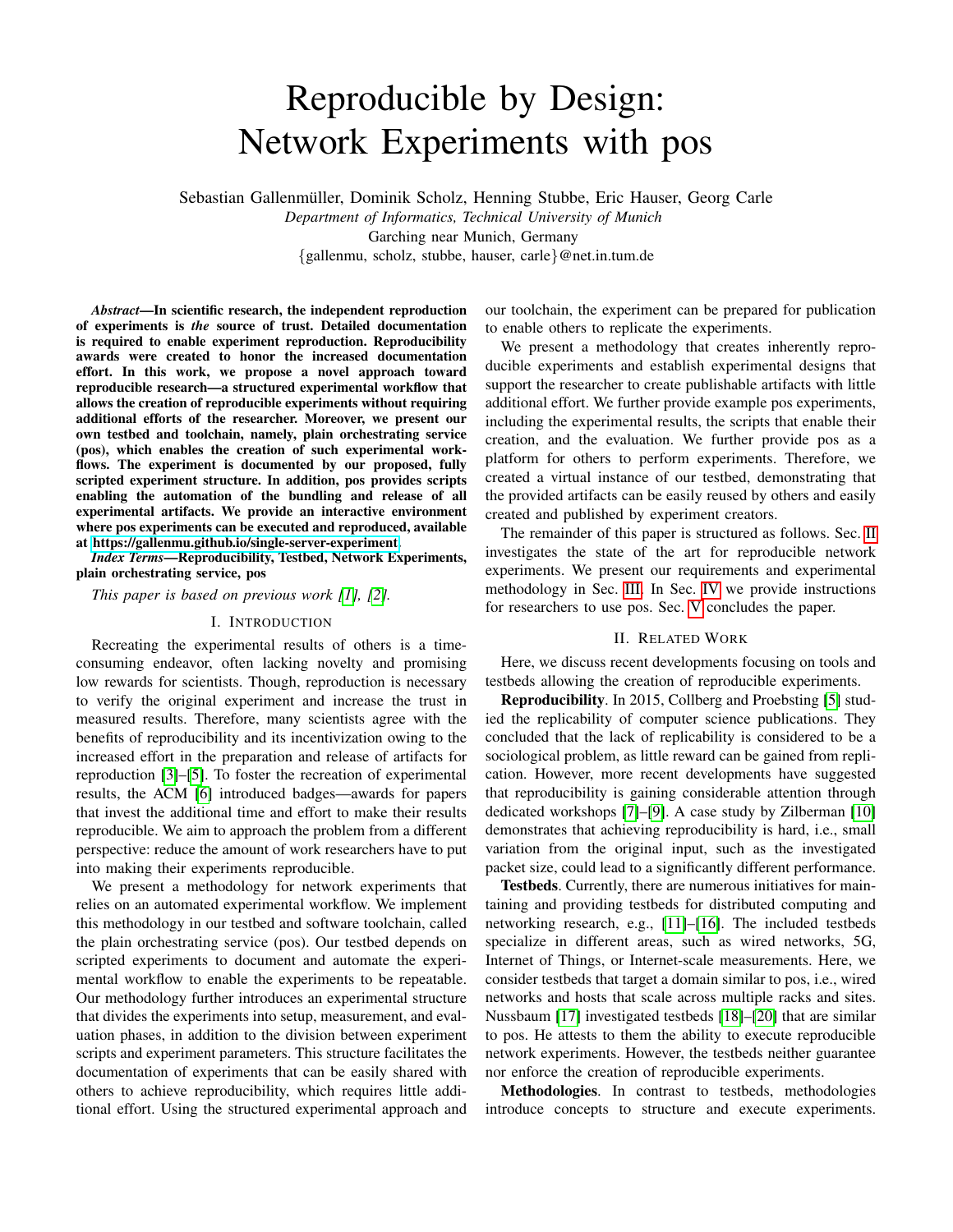OMF [\[21\]](#page-3-13) is a testbed controller with its own domain-specific language (DSL) to program network experiments. Similar to pos, OMF enables the creation of reproducible experiments relying on automation. Peuster et al. [\[22\]](#page-3-14) propose SNDZoo, a repository for reproducible network experiments and a toolchain to reproduce them. Their tools and experiments are focused on containers and VMs. Thanks to the tight integration of methodology and testbed, pos additionally supports lowlevel hardware experiments. In 2011, Quereilhac et al. [\[23\]](#page-3-15) presented NEPI, a network experimentation framework that supports various backends such as PlanetLab, netns, or ns-3. pos' methodology goes a step further in experiment design than NEPI, considering subsequent experiment steps such as the evaluation and later publication of data.

pos consists of two entities—its methodology and a testbed implementing this methodology, both conjointly designed with reproducibility in mind. While other testbeds only offer the possibility of creating repeatable experiments, the pos methodology enforces repeatability. Given the access to a poscapable testbed and experiment files, others can reproduce the experiments, a property that we call reproducibility by design. By following the experimental workflow of pos, reproducible experiments can be created with the requirement of little additional effort. pos cannot ensure replicability; however, the created experimental artifacts document the experiments to enable other researchers to replicate such experiments easily. The complete automation of the experimental workflow further attempts to address the issue of low robustness.

## III. EXPERIMENT METHODOLOGY

<span id="page-1-0"></span>The following analysis introduces the requirements for reproducible network experiments: Heterogeneity (R1) supports a wide range of different devices such as resource-constrained computers or high-performance servers; Isolation (R2) provides means to isolate the experimental network from noninvestigated devices; **Recoverability**  $(R3)$  reverts the devices into a working, well-defined state in case of misconfiguration or errors; Automation (R4) avoids errors or misconfigurations typical for manual setups; Publishability  $(R5)$  documents the entire experiment automatically to provide others with the necessary information to replicate experimental results. We are not aware of a testbed that adheres to a methodology meeting all identified requirements of pos.

# *A. Testbed Architecture*

We define the *network experiment* as the entire process that configures, performs, evaluates, and optionally publishes measurements. Our network experiments are parameterized with *variables* or *vars*. We call the execution of one concrete instance *measurement run* or short *run* and its outcome *result*.

The high-level architecture of our testbed consists of three communicating roles: one testbed controller managing the experimental workflow and two experiment hosts running the experiment. One of the experiment hosts is the Device under Test (DuT), the object of the investigation for experiments and the other host is the load generator (LoadGen), generating the

traffic sent to the DuT. The number of experiment hosts can be scaled. Here, we focus on a minimal topology.

## *B. Testbed Implementation*

To support the different experiment devices (R1), pos implements two APIs: an initialization and a configuration interface. Devices can be initialized using standardized APIs to reset and boot servers such as IPMI, Intel's vPro or AMD's Pro features, or a remotely switchable power plug. The mentioned APIs allow out of band management (R3), i.e., the devices can be reinitialized in the case of configuration errors. After initialization, the configuration interface is used to configure the device and execute the experiment. For a typical Linux server, we use SSH as the configuration interface. Both APIs are extensible to simplify the integration of new devices into pos. The entire initialization process and configuration of a network device is automated via user-defined scripts (R4).

To avoid any shared state between the different executions of the experiment, pos relies on live-boot images. Such images enforce repeatability, as the OS repeatedly starts from a welldefined state, and the researcher must automate and document the device configuration (R3 and R4).

## *C. pos Experimental Structure*

To achieve replicability, other researchers must understand the experimental artifacts. Therefore, we enforce a specific structure to program pos experiments. The user-programmable experiment scripts distinguish two different file types: script and parameter files. In the pos experiment structure, the scripts define the individual steps of the experiment, and the *vars* define the concrete instance of a *run*. For instance, a script file defines the initialization of a network port with the name \$PORT; the variable file assigns \$PORT the value eno1. This separation allows experiment execution in a different setup by adapting the *vars* without changing the script files.

To further elucidate the experimental structure, we used different scripts for the different participating experiment hosts and the different phases of an experiment. Each experiment host requires two exclusive script files: *setup*, which defines the experiment host configuration, and *measurement*, which defines the active phase of a *run* that generates results. Thereby, a script can be any executable, e.g., python or bash, executed on the target device.

To parameterize the experiment scripts, pos provides three different kinds of *vars*, depending on which experiment host has access and where the *vars* are utilized in the experimental workflow: *global vars*, accessible from all experiment hosts; *local vars*, defined for each experiment host; and *loop vars*, shared across all experiment hosts, but continuously changed between different *runs*.

#### *D. pos Experimental Workflow*

In Fig. [1,](#page-2-2) the script, variable, and result files that describe the high-level workflow of an experiment are presented. Code examples for each file are available [\[24\]](#page-3-16). From top to bottom, the workflow is separated into the three subsequent phases: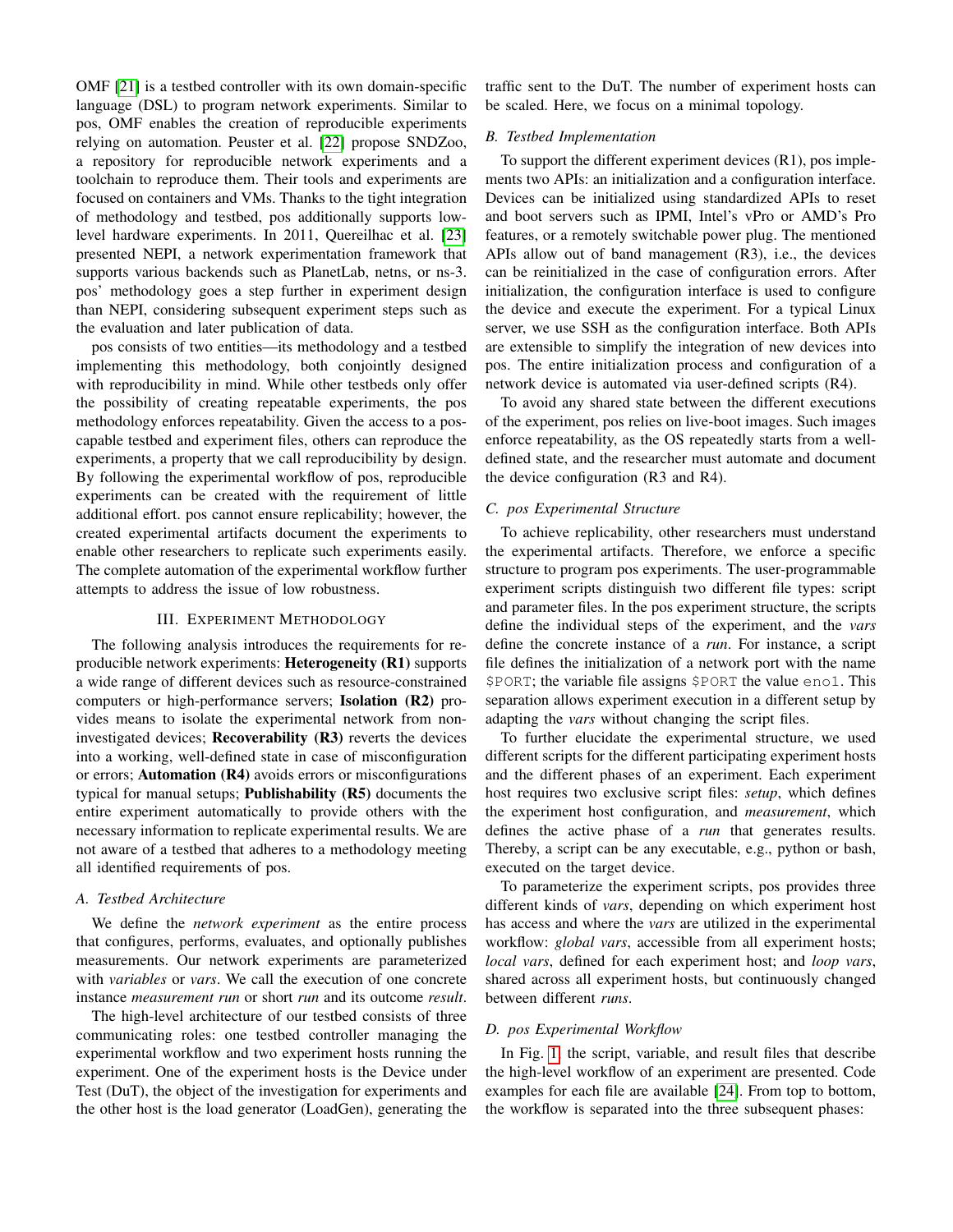<span id="page-2-2"></span>

Fig. 1: Experimental workflow

Setup Phase. The testbed controller host executes the main *experiment* script that interacts with the pos API to execute multiple actions. First, it allocates the desired devices, e.g., the DuT and LoadGen. The testbed uses a calendarbased reservation system for the experiment hosts. Devices are configured by loading the *global*, *local*, and *loop vars*. Moreover, a live image and boot parameters can be set for every device. The experiment script instructs pos to start the devices, whereby the boot is executed using the initialization interface. Once the experiment hosts have finished booting, pos deploys a set of utility tools before the setup scripts can be loaded and executed to complete the setup phase. These tools can be used in the setup or measurement scripts; read or set *vars* and synchronize the different experiment hosts. For the configuration of the experiment nodes, pos allows a high degree of flexibility. Users can either script the configuration themselves or use configuration management systems such as Ansible [\[25\]](#page-3-17), Chef [\[26\]](#page-3-18), or Puppet [\[27\]](#page-3-19).

Measurement Phase. During the *runs*, pos executes the measurement script for every host. The number of executions depends on the number of individual parameters in the *loop vars* file. pos experiments perform measurements for each possible combination of loop parameters. If lists are used as parameters, pos automatically generates the cross product over all parameter values. For every set of values contained in the calculated cross product, it executes the measurement script once. The complete output of the experiment script is captured and stored in the result folder of the experiment. This enforced central collection of artifacts, including the utility tools output, executed scripts, *vars*, device hardware, and topology information, guarantees publishability (R5).

Evaluation Phase. The evaluation script typically processes the result files after all runs have been completed. For each *run*, pos creates separate result files and metadata, containing the loop parameters. Based on this metadata, the evaluation script can filter or aggregate specific parameters and values. Our plotting scripts can create throughput figures and latency distributions out-of-the-box using a set of different representations, e.g., line plots or histograms. Our structured experimental workflow allows all artifacts linked to an experiment to be connected, i.e., executed scripts, generated results, and created plots. The *publication* script bundles these artifacts into a release format, e.g., archive or repository. In addition, it generates a website and inserts all the collected artifacts documenting the experimental structure in a format that researchers can easily read.

## IV. TESTBED-S-A-SERVICE

<span id="page-2-0"></span>We provide a repository [\[28\]](#page-3-20) containing the artifacts of a pos experiment (results, plots, experiment and plotting scripts). The well-defined measurement allows us to generate a website describing the experiment automatically. The website of the previously introduced experiment is available on GitHub [\[24\]](#page-3-16).

In addition to experimental files, we provide a platform for researchers to develop, execute, and reproduce pos experiments. Our Testbed-as-a-Service (TaaS) platform is available as an interactive shell via web browser [\[29\]](#page-3-21). The TaaS platform [\[2\]](#page-3-1) relies on virtualized experiment hosts instead of real hardware. The experiment network between the VMs is based on single-root IO virtualization (SR-IOV). SR-IOV is a hardware acceleration feature of NICs, that provides hardwarenative network behavior and performance for virtualized networks. Therefore, the TaaS platform behaves similarly to a real hardware-based pos testbed.

### V. CONCLUSION

<span id="page-2-1"></span>Numerous researchers have proposed ways to embed and foster the spirit of reproducibility in our scientific community through different measures, such as badging, awarding of replicability prizes, or merely allowing appendices that explain experiment replication. We propose a fundamentally different approach: we reduce the effort they have to invest in making their experiments reproducible. Despite the different approaches, our methodology does not replace the incentives for replicable research but complements them.

We operate a virtual Testbed-as-a-Service to enable other researchers to try out pos in their browsers. We do not require researchers to set up their own instance of pos. Instead, we provide them browser access to a virtual instance. A significant advantage of our experimental workflow is that the virtualized experiments can be executed on any pos-driven testbed. Scientists can register their experiments to be executed on pos based on real hardware [\[29\]](#page-3-21).

### ACKNOWLEDGMENT

This project has received funding from the European Union's Horizon 2020 research and innovation programme (project SLICES-SC, 101008468), the Bavarian Ministry of Economic Affairs, Regional Development and Energy (project 6G Future Lab Bavaria), and the German Federal Ministry of Education and Research (16KISK001K).